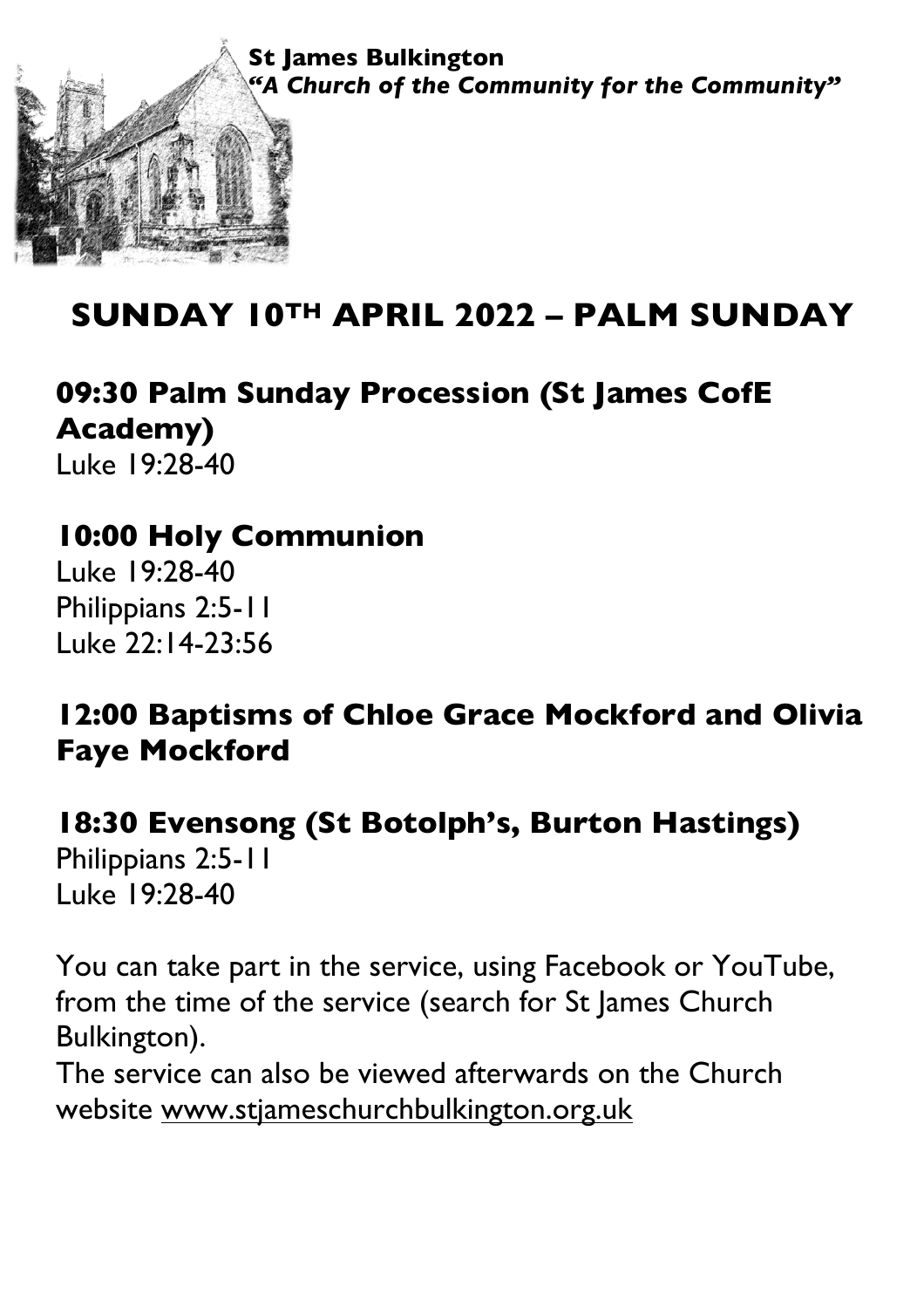#### **Please pray for…**

Paul Towers, Margaret Wykes, Anne McCreath, Josie Bayliss, June Quinney, Maggie Harris, Sheila Pike, Vicki James, and Rupert Allen.

The students and staff of St James Church of England Academy and Arden Forest Schools, especially for rest and refreshment over the Easter holidays.

Those in our prayer corner and anyone known to us personally.

We pray for those who are bereaved, especially the families and friends of Nora Ross, Jean Bennett, and David Bartleet.

In our parish we pray for all those who live and work on Ribble Close, Rugby Road, and Ryton Gardens.

The people of Ukraine. Prayer cards to pray for Ukraine are now available in the prayer corner.

We pray for Chloe and Olivia, their parents, godparents, family and friends as we celebrate their baptisms today.

#### **THIS WEEK'S NOTICES**

**As restrictions change…** our commitment to care for one another remains the same. All hygiene and safety measures in Church are regularly reviewed. Please contact Charles with your feedback. **From Easter Day the chalice will be available for those who wish to receive.** 

**A big thank you** to all who cleaned the Church building this weekend in readiness for Holy Week.

**Seashells at St James** is our midweek group for 0-4s and their



parents/carers on Tuesday mornings (9:15-10:45am). We have toys, craft, stories and songs with snacks for the children and refreshments for the grown ups. £2 per family - all welcome! Sessions on  $2^{nd}$  &  $4^{th}$  Tuesdays of the month. Next session: 22nd March.

Email seashells@stjameschurchbulkington.org.uk for more information or to book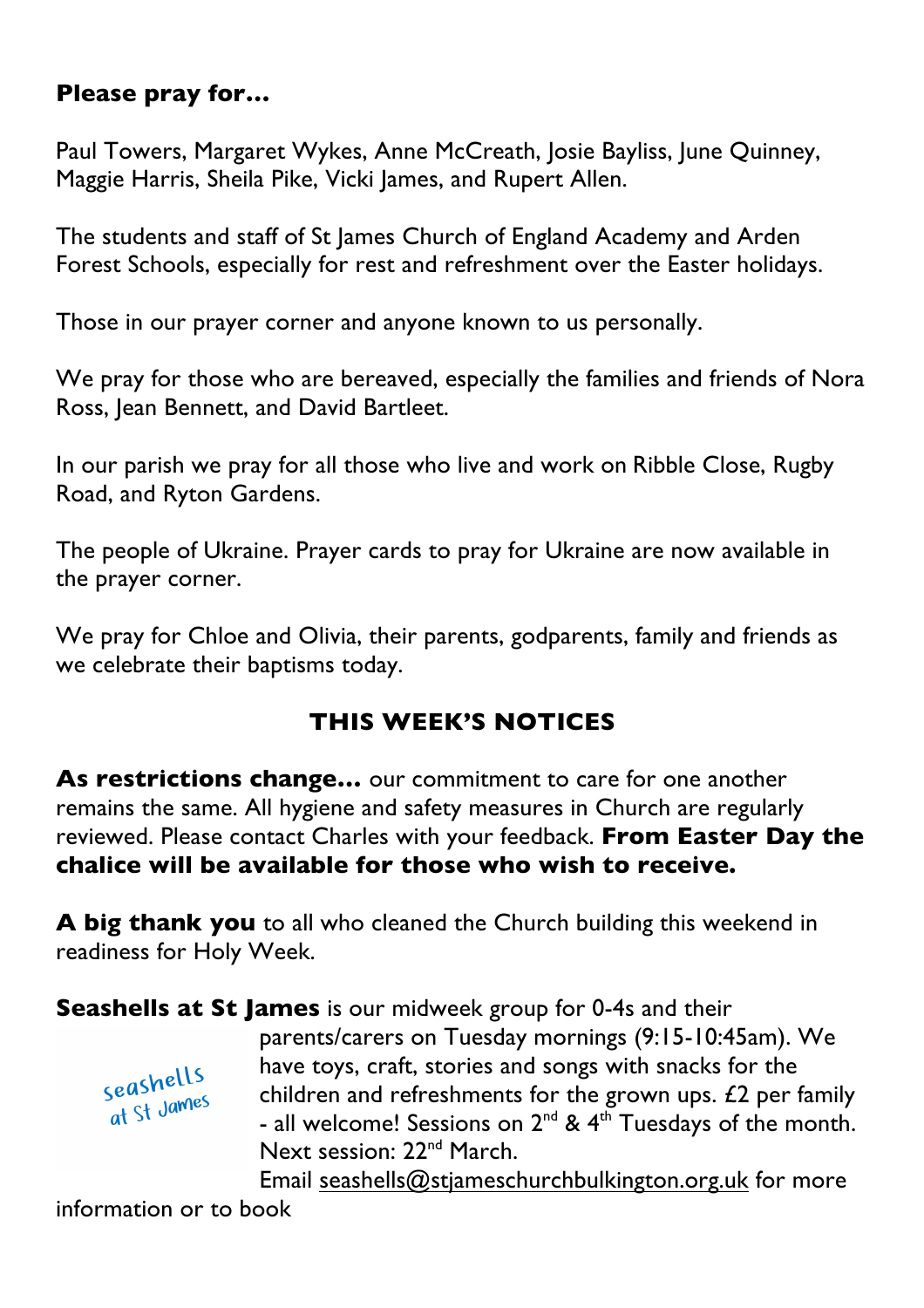**Elaine Lowrence and family** would like to express their thanks for the friendship and support received at David's funeral last week, which meant so much to them.

**Easter Flowers.** Donations in memory of loved ones can be made at the back of Church. The names of loved ones can be recorded in the accompanying book.

**Save the date. Bulkington Silver Band** presents **Stage, Screen and Proms Concert, Saturday 18th June 2022 7-9pm.** Music, refreshments and tombola. Tickets: **£5** (under 12s free). All tickets for cancelled 2020 concert will be honoured, just bring your ticket along. Tickets: **Carol on 07718946141** or Bulkington Silver Band or St James Church through Facebook.

Please send all items for inclusion in this news sheet to news@stjameschurchbulkington.org.uk by 4pm on Wednesday.